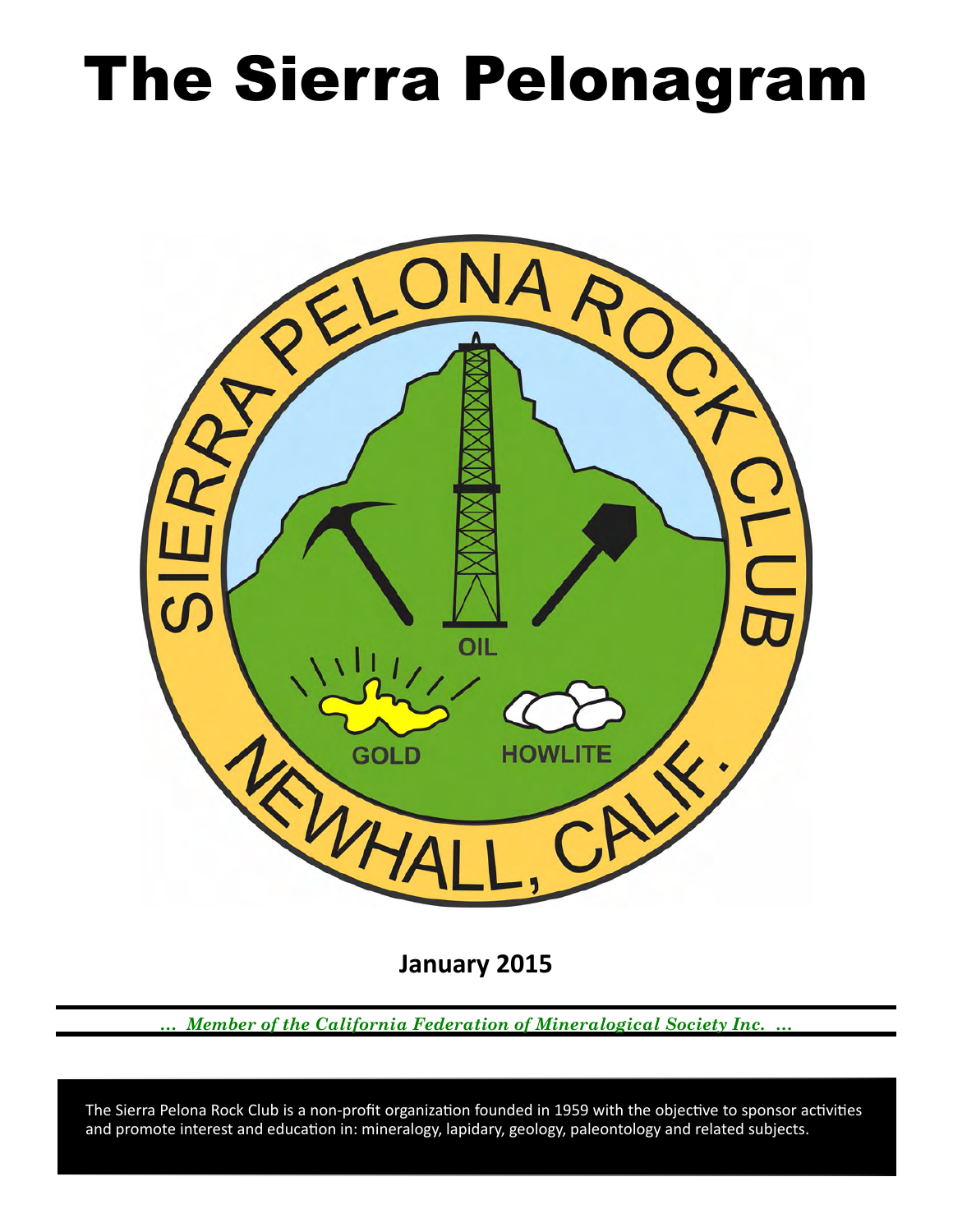

# **Hey Everyone!**

Welcome to another year of rock hounding and fun in the sun. I'll start out my frst presidents' message of 2015 by thanking everyone who participated in the club last year and made it a great year for the Sierra Pelona Rock club. Without the help and participation of all of the Board members, Chair people and active members, we wouldn't have much of a club. So, thanks for putting in your time and efort in making the SPRC one of the best rock clubs around!

 We've had a bunch of new members join recently. To them, I'd like to say, "welcome to the club" and give them a big cyber hug. We love getting new members to teach them what we know so that we can pass on our enthusiasm for this hobby.

 We have so much planned, already for 2015. Field trips to locations we haven't been to in some time or never before, as a club. We have plans to add a couple of parties to our schedule of events, starting with the Pizza, Bingo & Rocks party in March! I don't want to give everything away during my message. So, let's just say that we have lots of plans to make 2015 a memorable year for our club.

 Don't forget to come to the General Meeting on Jan 20th. It's going to be a celebration of 2014 and look forward to what we have planned for 2015. There's going to be food, fun, prize raffle and a silent auction. So, don't miss it. If you know anyone who may be interested in joining, this would be the meeting for them to come to and see what we are all about.

I hope to see you all there!

Greg Langewisch

2015 President – Sierra Pelona Rock Club



## SIERRA PELONA ROCK CLUB CALENDAR OF EVENTS

1st Quarter of 2015

| <b>JANUARY</b> |    |                 | <mark> GENERAL MEETING - Pเ</mark> |    |    |    |                             |         |
|----------------|----|-----------------|------------------------------------|----|----|----|-----------------------------|---------|
| Su             | Mo | Tu              | We                                 | Th | Fr | Sa | Date                        | Time    |
|                |    |                 |                                    |    |    | 3  | 1/20/2015                   | 7:30 PM |
|                |    | 6               |                                    | 8  |    | 10 | 2/17/2015                   | 7:30 PM |
| 11             | 12 |                 | 14                                 | 15 | 16 |    | 3/17/2015                   | 7:30 PM |
| 18             | 19 | 20              | 21                                 | 22 | 23 | 24 |                             |         |
| 25             | 26 | $\overline{27}$ | 28                                 | 29 | 30 | 31 | <b>BUSINESS MEETING - M</b> |         |

|                 |    |    |     |    |    | <b>Ducc</b> | . 9     | LUUU                                           |
|-----------------|----|----|-----|----|----|-------------|---------|------------------------------------------------|
| <b>FEBRUARY</b> |    |    |     |    |    | 1/6/2015    | 7:00 PM | <b>Greenbrier Clubho</b>                       |
| _Su             | Mo | We | Th. | Fr | Sa | 2/3/2015    | 7:00 PM | <b>Greenbrier Clubho</b>                       |
|                 |    |    |     | 6  |    | 3/3/2015    | 7:00 PM | <b>Greenbrier Clubho</b>                       |
|                 | q  | 11 | 12  | 13 | 14 |             |         |                                                |
| 15              | 16 | 18 | 19  | 20 | 21 |             |         | <b>IFIELD TRIP - Members and Guests Welcon</b> |
| 22              | 23 | 25 | 26  | 27 | 28 | Date        | Time    | Trip                                           |

| <b>MARCH</b> |    |                 |    |    |    |    | 2/21/2015             | <b>TBA</b>        | Strawberry Or        |
|--------------|----|-----------------|----|----|----|----|-----------------------|-------------------|----------------------|
| Su           | Mo | ⊤u ⊺            | We | Th | Fr | Sa | 3/21/2015             | <b>TBA</b>        | Sharktooth Hi        |
|              |    |                 | 4  |    | 6  |    |                       |                   |                      |
| 8            | 9  | <u> JO</u>      | 11 | 12 | 13 | 14 | <b>OTHER ACTIVITY</b> |                   |                      |
| 15           | 16 | 17              | 18 | 19 | 20 | 21 | Date                  | Time              | A                    |
| 22           | 23 | $\overline{24}$ | 25 | 26 | 27 | 28 | 2/1/2015              | 10:00 AM          | <b>SPRC Lapidary</b> |
| 29           | 30 | 31              |    |    |    |    | 2/4/2014              | 7:00 PM           | Wirewrapping         |
|              |    |                 |    |    |    |    | $\frac{1}{2}$         | - - - - - - - - - | .                    |

|   |    |    |    |    |    | <b>GENERAL MEETING - Public Welcome</b> |         |                             |  |
|---|----|----|----|----|----|-----------------------------------------|---------|-----------------------------|--|
| O | Tu | We | Th | Fr | Sa | Date                                    | Time    | Location                    |  |
|   |    |    |    |    |    | 1/20/2015                               | 7:30 PM | <b>Greenbrier Clubhouse</b> |  |
|   | h. |    |    | 9  | 10 | 2/17/2015                               | 7:30 PM | <b>Greenbrier Clubhouse</b> |  |
|   |    | 14 | 15 | 16 |    | 3/17/2015                               | 7:30 PM | Greenbrier Clubhouse        |  |
|   |    |    |    |    |    |                                         |         |                             |  |

| <b>BUSINESS MEETING - Members Welcome</b> |         |                             |  |  |  |  |  |  |  |
|-------------------------------------------|---------|-----------------------------|--|--|--|--|--|--|--|
| Date                                      | Time    | Location                    |  |  |  |  |  |  |  |
| 1/6/2015                                  | 7:00 PM | Greenbrier Clubhouse        |  |  |  |  |  |  |  |
| 2/3/2015                                  | 7:00 PM | Greenbrier Clubhouse        |  |  |  |  |  |  |  |
| 3/3/2015                                  | 7:00 PM | <b>Greenbrier Clubhouse</b> |  |  |  |  |  |  |  |

| <b>FIELD TRIP - Members and Guests Welcome</b> |      |                        |  |  |  |  |  |  |  |
|------------------------------------------------|------|------------------------|--|--|--|--|--|--|--|
| Date                                           | Time | Trip                   |  |  |  |  |  |  |  |
| 1/24/2015                                      | TRA  | <b>Ballarat Marble</b> |  |  |  |  |  |  |  |
| 2/21/2015                                      | TRA  | <b>Strawberry Onyx</b> |  |  |  |  |  |  |  |
| 3/21/2015                                      | TRA  | Sharktooth Hill        |  |  |  |  |  |  |  |

| <b>OTHER ACTIVITY</b> |          |                                |  |  |  |  |  |  |
|-----------------------|----------|--------------------------------|--|--|--|--|--|--|
| Date                  | Time     | Activity                       |  |  |  |  |  |  |
| 2/1/2015              | 10:00 AM | <b>SPRC Lapidary Workshop</b>  |  |  |  |  |  |  |
| 2/4/2014              | 7:00 PM  | <b>Wirewrapping Workshop</b>   |  |  |  |  |  |  |
| $3/13 - 3/15$         | 9AM-5PM  | <b>Stoddard Wells Tailgate</b> |  |  |  |  |  |  |
| 3/31/2015             | 7:00 PM  | Pizza Party - Bingo            |  |  |  |  |  |  |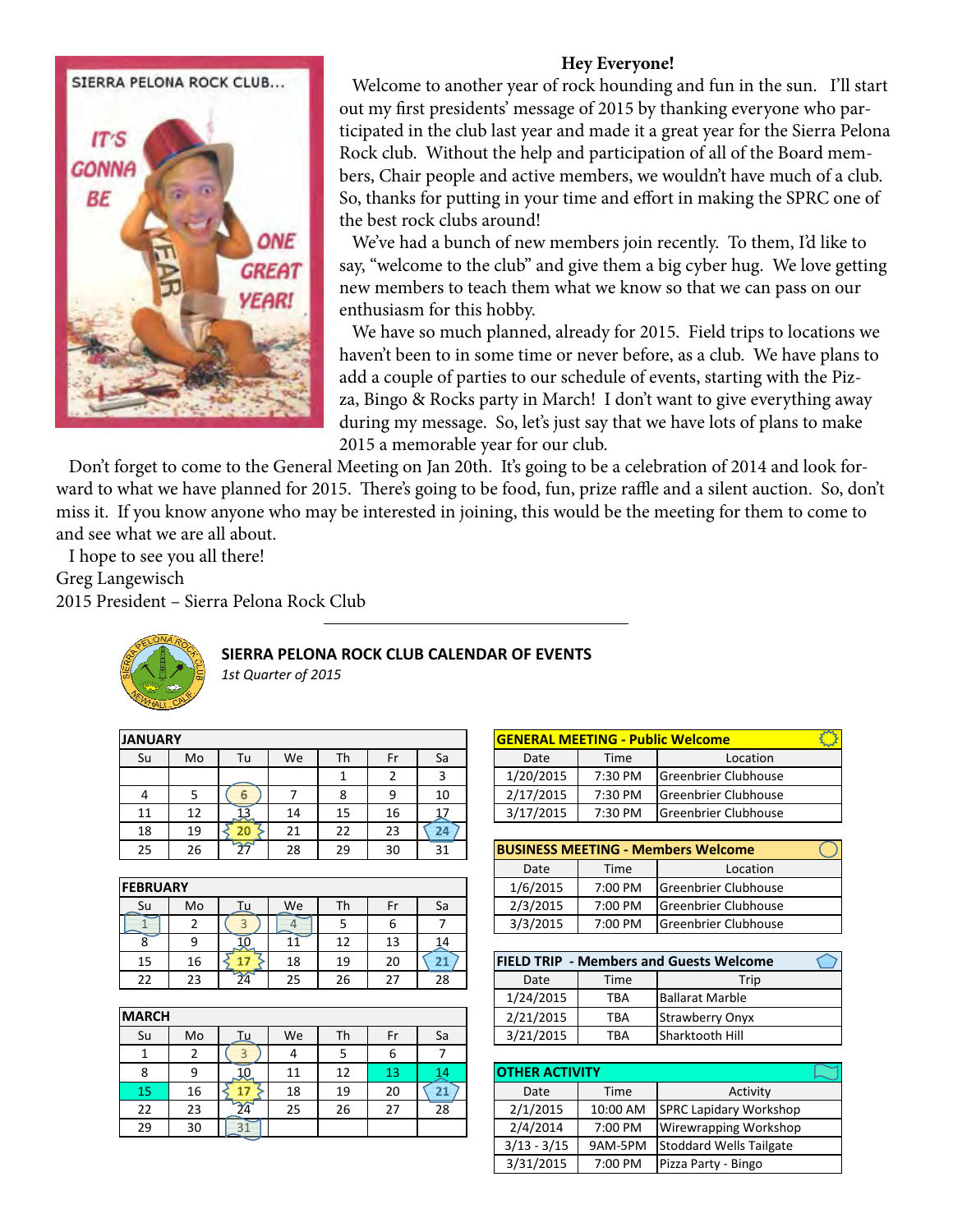#### **Dues are Due**

 Yes folks, it is that time of year, time to pay your dues for 2015. Ron Racklife has his receipt book all warmed up and open and waiting just for you. Dues are late as of the board meeting the frst Tuesday of February, so don't be late. Late fees are \$2, and you will be dropped from the roster if not paid by the end of the frst quarter when I update it, as well as the email lists alerting you to our wonderful feld trips, SPRC dinners, monthly programs, etc. You get quite a bit for your \$20, so don't be shy, see Ron!

## **Club Doings**

 Greg Langewisch is stepping right into his year as president of the SPRC. He has a lot of great ideas for the coming year. For starters, you will fnd in this issue a calendar for the frst quarter of feld trips, workshops, wire wrap sessions, etc. Now you will know exactly when and where so you can make plans to attend. Also Omid Aeen is going to be in charge of running a "Best Rock" contest like we have had in years past.

This prize is awarded to the person on the previous months' feld trip who collected the best rock. Another prize will go to the "Best Worked" rock entry from the previous months' trip. There will also be a silent auction at the general meetings.

There is lots more, but I can't read my notes, meaning you really need to come to the January General Meeting to fnd out all the good stuff!

## **Birthdays**

# **January**

Judd Figatner Jan 10 Bonnie Forstner Jan 14 Diane Henry Jan 30 Larry Holt Jan 29 Debbie Meredith Jan 11 Martin Schreiner Jan 9 Bruce Velie Jan 3 Austin Williams Jan 5



# **Officers:**

President – Greg Langewisch Vice-President – Trina Aeen Secretary--Tina White Treasurer – Ron Rackliffe Federation Director (CFMS/AFMS) – Shep Koss

## **Chairpersons:**

Claim--Mike Serino Donation Rock Table--Akiko Strathmann Equipment--Bill Webber Field Trips – Open Historian -Open Hospitality – Tina White Membership – Heidi Webber On-Line Presence (website)-- Larry Holt Pelonagram Publisher, Editor – Heidi Webber Programs – Shep Koss Publicity –Bruce Velie Storage--Bill Webber Sunshine--Brigitte Mazourek

The Sierra Pelona Rock Club, is a member of the California and American Federation of Mineralogical Societies, Inc. (CFMS/AFMS). The general club meetings (Open to the public) are at 7:30 PM, on the 3rd Tuesday of each month at:

# **The Clubhouse of the Greenbrier Mobile Estates EAST** 21301 Soledad Canyon Rd Canyon Country, CA 91351

Contact the Club or the Sierra Pelonagram Editor at:

**Sierra Pelona Rock Club** P.O. Box 221256 **Newhall, Ca. 91322** Or e-mail: hwebber@pacbell.net *Visit the SPRC website http://www.sierrapelona. com/*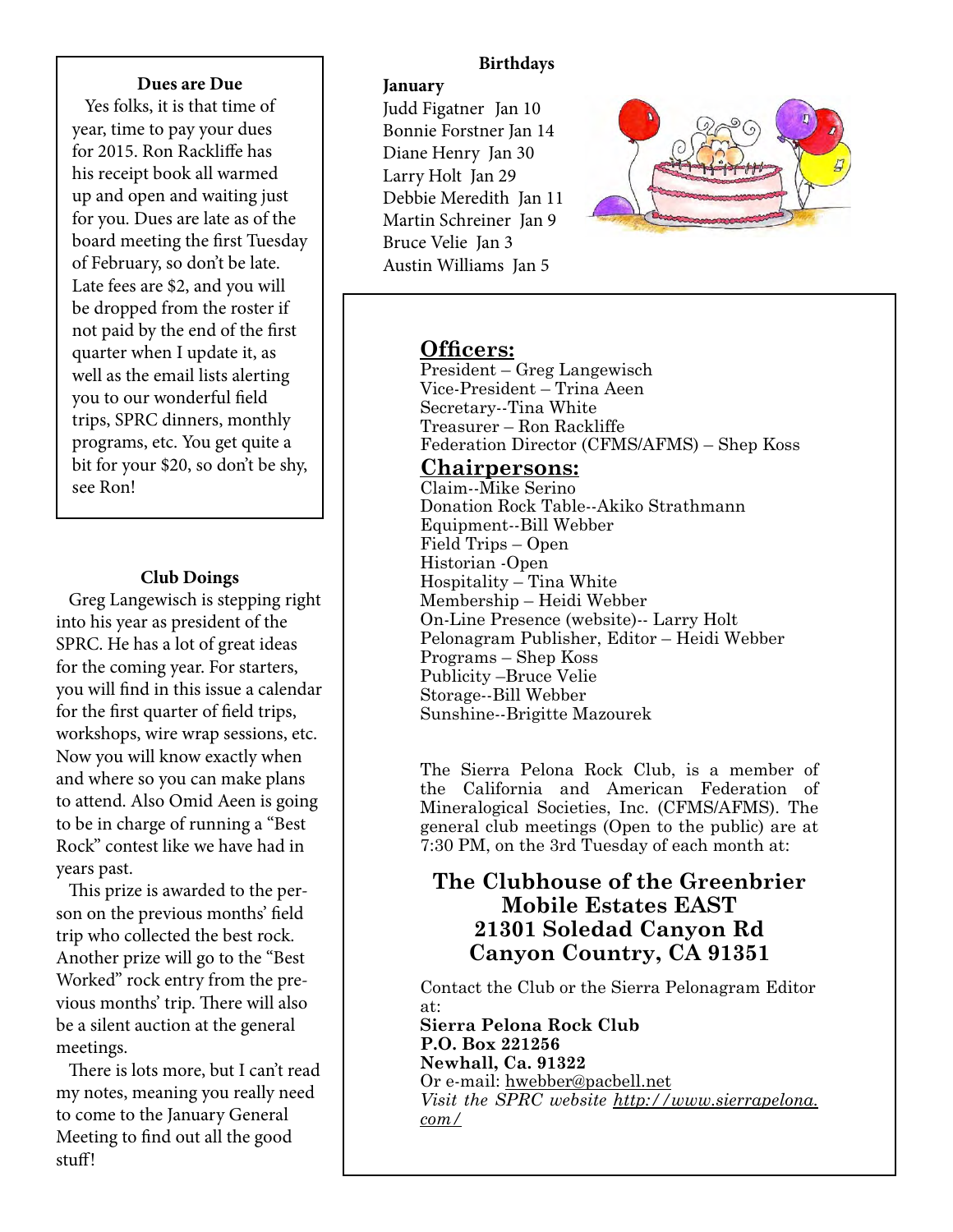#### **Basalt vs. Granite**



 Basalt and granite actually have quite a bit in common. Both are igneous rocks, which means that they cooled from a magma (the earth gets very hot just below the surface, and there is lots of liquid rock available). Both are made up of minerals from the silicate group, so both have large amounts of silicon and oxygen. Both will hurt if you drop a big piece on your toe. But there are several important diferences, too. These differences help define and explain how the earth works.

 Granite is great stuf! Is without a doubt the most common rock type on the continental land masses. Yosemite Valley in the Sierra Nevada and Mt. Rushmore are two notable examples of granitic rocks. But granitic "basement rock" can be found just about everywhere east of the Rockies if you're willing to dig through the dirt and sedimentary rocks at the surface. Granite is intrusive, which means that the magma was trapped deep in the crust, and probably took a very long time to cool down enough to crystallize into solid rock. This allows the minerals which form plenty of time to grow, and results in a coarse-textured rock in which individual mineral grains are easily visible.

Granite is the ultimate silicate rock. On average oxygen and silicon account for 75% of the earth's crust. The remaining 25% is split among several other elements, with aluminum and potassium contributing the most to the formation of the continental granitic rocks. Relatively small amounts of iron and magnesium occur, but since they have generally higher densities it's not surprising that there isn't very much in the granite. Due to the process of diferentiation, most of the heavier elements are moving towards the core of the earth, allowing the silicon and oxygen to accumulate on the surface. And accumulate it has. Enough granitic "scum" has diferentiated to the surface to cover 25% to 30% of the earth with the good stuf. We call this purifed material felsic because of the relatively high percentage of silica and oxygen.

Basalt is extrusive. The magma from which it cools breaks through the crust of the earth and erupts on the surface. We call these types of events volcanic eruptions, and there are several main types. The volcanoes that make basalt are very common, and tend to form long and persistent zones of rifing in nearly all of the ocean basins. We now believe that these undersea volcanic areas represent huge spreading ridges where the earth's crust is separating. Basaltic magma is like the blood of the earth - it's what comes out when the earth's skin is cut the whole way through. As an eruption ends, the basalt "scab" heals the wound in the crust, and the earth adds some new seafloor crust. Because the magma comes out of the earth (and often into water) it cools very quickly, and the minerals have very little opportunity to grow. Basalt is commonly very fne grained, and it is nearly impossible to see individual minerals without magnifcation.

 Basalt is considered a mafc silicate rock. Among other characteristics, mafc minerals and rocks are generally dark in color and high in specific gravity. This is in large part due to the amount of iron, magnesium, and several other relatively heavy elements which "contaminate" the silica and oxygen. But this heavy stuf really isn't happy near the surface, and will take any opportunity it can to head for deeper levels. The trick is to heat the basalt back up again so it can melt and give the iron another shot at the core. It wants to be there, and heat is the key which unlocks the door.

As it turns out, most of the ocean floor is basalt, and most of the continents are granite. Basaltic crust is dark

and thin and heavy, while granite is light and accumulates into continent-sized rafts which bob about like corks in this "sea of basalt." When a continent runs into a piece of seafoor, it's much like a Mac truck running into a Volkswagen. Not very pretty, but at least there's a clear winner. And the seafoor basalt ends up in pretty much the same position as does the VW - under the truck (or continent, as the case may be). This gives it the heat it needs to re-melt and try to complete the diferentiation process which was so rudely interrupted at the spreading ridge. If successful and allowed to continue, what's left behind is a "purifed" magma with most of the iron, magnesium, and other heavy elements removed. When it cools, guess what forms? And the continental land mass just got a wee bit larger. Source: Geologyin.com



Photograph of a granite with very large crystals of orthoclase feldspar. Granites with such large crystals are known as "pegmatites". This rock is about two inches across.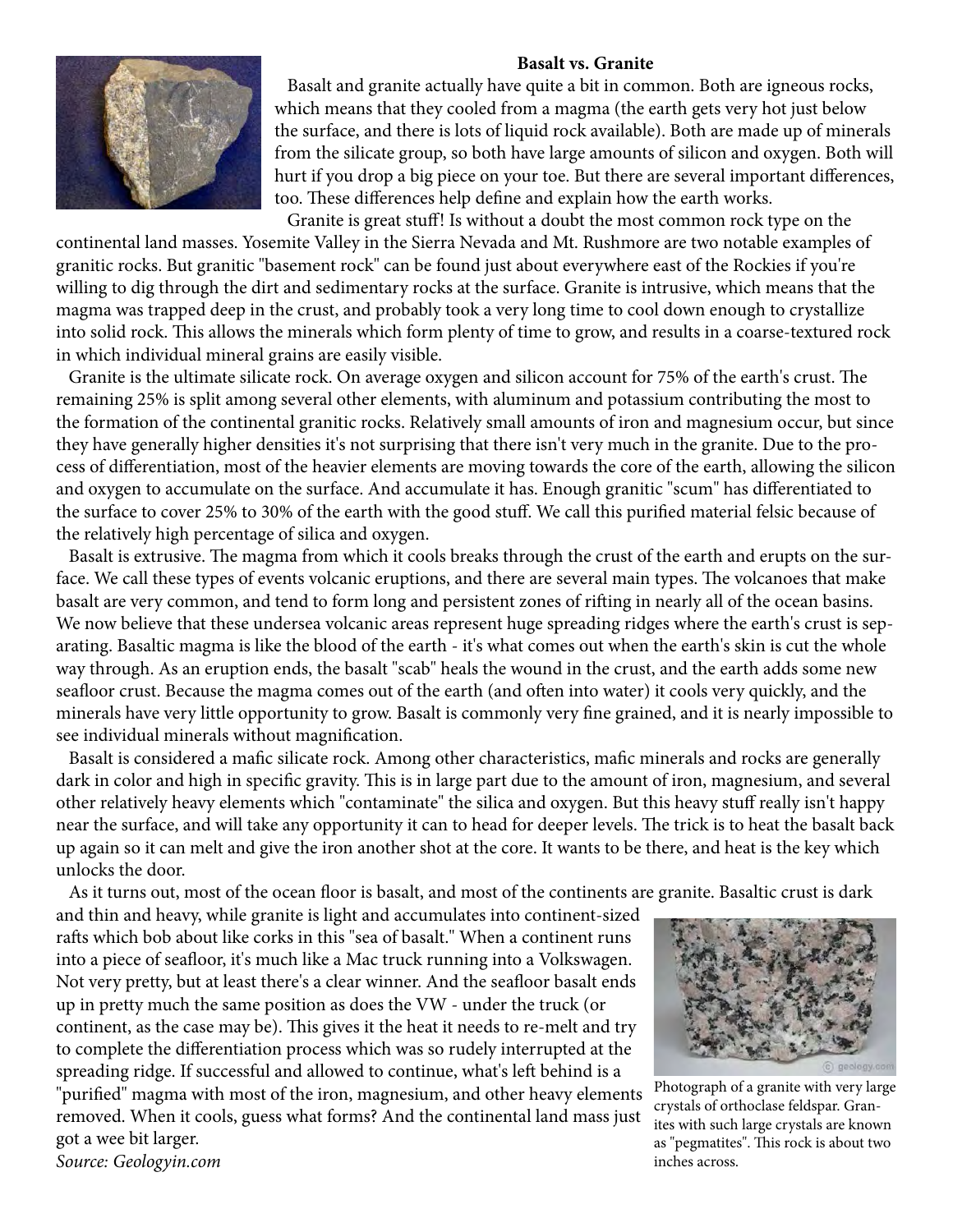# **SPRC Business Meeting**

## January 6, 2015

## Greenbrier Estates Clubhouse

The meeting was called to order at 7:07 p.m. In attendance were Trina Aeen, Greg Langewisch, Ron Rackliffe, Evelyn Velie, Heidi Webber, and Tina White.

#### **Old Business:**

- Regarding the new officers, Heidi W. has given Tina W. the materials she will need as Secretary, and will email her the Club's official legal documents.
- Tina W. will also continue to serve as Hospitality Chair.
- Greg L. asked how much is spent on refreshments each month; Tina W. replied that it is approximately \$30.
- Greg L. asked for a review of the prior 3 months; Ron R. will put that information together.
- Evelyn V. will continue to serve as Program Director.
- Membership Dues are due. Now.

## **New Business:**

## **Meetings:**

- Greg L. advised the group that this year's general meetings will be interactive; he and Trina A. have already put together a schedule for the year's feld trip, and the meetings will focus on the materials to be completed on the next outing.
- o January's meeting will be a 2014 Review / 2015 Preview
- Future meetings will also include the Best Rock Contest post-field trip, for both raw and finished specimens. Omid Aeen will run the voting for this contest; raffle tickets will be given as prizes.
- We will also have Silent Auctions of slabs  $(7 8$  per meeting); Omid A. will coordinate this activity, as well.
- Club Events will be scheduled quarterly, with the addition of a winter pizza & bingo night (Ron L. has been designated as caller) and a summer ice cream social.
- The possibility of creating the position of Events Chair was discussed, but it was agreed that the Hospitality Chair can take on these additional events.
- At the meeting on January 20th we will have a "kick off" cake and salty snacks.
- In the future, sodas will be purchased in large plastic bottles (instead of cans).
- First Quarter 2015 Events Calendar
- January 24th: Field trip to Ballarat area for: Marble, Diablo Green Onyx, Travertine, and White Onyx
- February 1st: Workshop; as Heidi will be recuperating from knee surgery, it will likely be a BBQ
- February 4th: Wire Wrapping
- February 21: Field trip to Strawberry Marble collecting site
- March 21: Field trip to Sharktooth Hill
- March 31: Pizza & Bingo Night

## **Fundraising:**

- Greg L. is going to Quartzite soon, and will purchase rocks we in the Club don't collect, to be sold at Lombardi, etc.
- Bill W. will inventory the shed; likely to be assisted by Greg L.
- For Lombardi's 2015, it was suggested that we have 2 spots, 1 for sales, and 1 for exhibits on the Club's activities/finds. Trina suggested a generator for power to cut geodes; that will depend upon our location.

## **Membership:**

- Heidi W. will continue as Membership Chair
- She receives 4-5 new inquiries each month, most from the website
- Need to publicize Family and Pebble Pup options/activities
- Prospective members must attend a meeting and/or a field trip prior to membership approval

#### **By-laws:**

A discussion on the possibility of updating the Club By-laws this year ensued; no final decision was made, although Board Members will review the document to identify areas of concern.

## **Comments/Questions:**

- Evelyn V. asked, if Bruce V. is still Publicity Chair, who is his contact? Since she is publicity chair, he can talk to her about the programs to be published in the calendar of the newspaper.
- Shon R. advised us that the Club tees, hats and cash box (empty) are in the storage shed
- Tina W. will send out information on events hosted by other organizations

Greg L. made a motion to adjourn, Ron R. seconded, and the meeting adjourned at 8:13 p.m.

Respectfully Submitted, Tina M. White Secretary, SPRC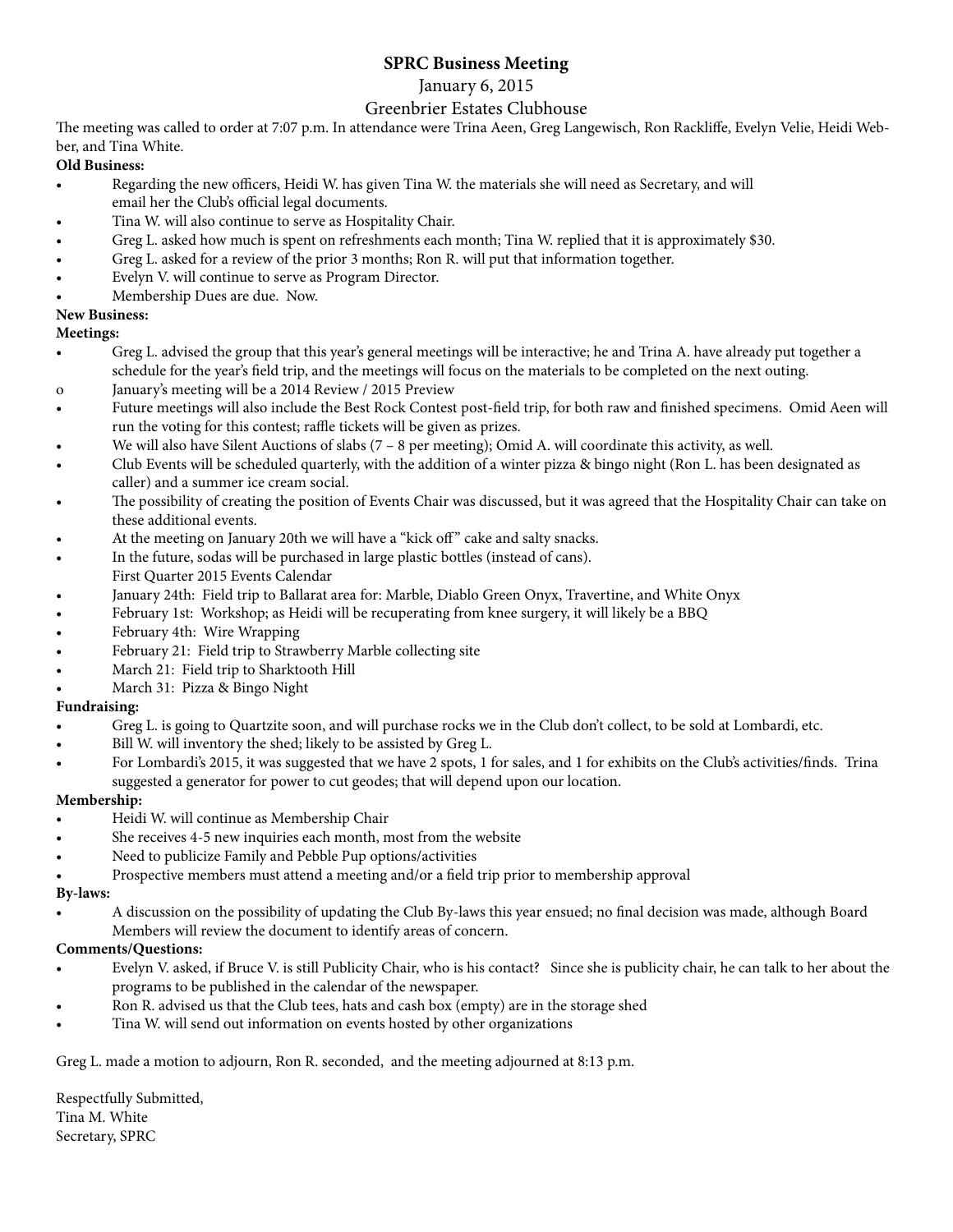## **Concretion**



Hells Hollow State Park) replacement body. Samples of small rock concretions found at in Pennsylvania.

 A concretion is a hard, compact mass of matter formed by the precipitation of mineral cement within the spaces between particles, and is found in sedimentary rock or soil. Concretions are often ovoid or spherical in shape, although irregular shapes also occur. The word 'concretion' is derived from the Latin con meaning 'together' and crescere meaning 'to grow'. Concretions form within layers of sedimentary strata that have already been deposited. They usually form early in the burial history of the sediment, before the rest of the sediment is hardened into rock. Tis concretionary cement ofen makes the concretion harder and more resistant to weathering than the host stratum.

There is an important distinction to draw between concretions and nodules. Concretions are formed from mineral precipitation around some kind of nucleus while a nodule is a

## **Origins:**

 Detailed studies have demonstrated that concretions form subsequent to burial during digenesis. They quite often form by the precipitation of a considerable amount of cementing material around a nucleus, often organic, such as a leaf, tooth, piece of shell or fossil.

 For this reason, fossil collectors commonly break open concretions in their search for fossil animal and plant specimens. One of the most unusual concretion nuclei are World War II military shells, bombs, and shrapnel, which are found inside siderite concretions found in an English coastal salt marsh.

#### **Appearance:**

 Concretions vary in shape, hardness and size, ranging from objects that require a magnifying lens to be clearly visible to huge bodies weighing several thousand pounds. The giant, red concretions occurring in Theodore Roosevelt National Park, in North Dakota, are almost 10 ft. in diameter.

 Concretions are usually similar in color to the rock in which they are found. Concretions occur in a wide variety of shapes, including spheres, disks, tubes, and grape-like or soap bubble-like aggregates.

#### **Composition:**

They are commonly composed of a carbonate mineral such as calcite; an amorphous or microcrystalline form of silica such as chert, flint, or jasper; or an iron oxide or hydroxide such as goethite and hematite. They can also be composed of other minerals that include dolomite, ankerite, siderite, pyrite, marcasite, barite and gypsum.

 Although concretions ofen consist of a single dominant mineral, other minerals can be present depending on the environmental conditions which created them.

#### **Occurrence:**

 Concretions are found in a variety of rocks, but are particularly common in shales, siltstones, and sandstones. They often outwardly resemble fossils or rocks that look as if they do not belong to the stratum in which they were found. Occasionally, concretions contain a fossil, either as its nucleus or as a component that was incorporated during its growth but concretions are not fossils themselves. They appear in nodular patches, concentrated along bedding planes, protruding from weathered clifsides, randomly distributed over mudhills or perched on soft pedestals.

#### **Types of concretion:**

Concretions vary considerably in their compositions, shapes, sizes and modes of origin.

## **Septarian concretions:**

 Septarian concretions or septarian nodules, are concretions containing angular cavities or cracks, which are called "septaria". The word comes from the Latin word septum; "partition", and refers to the cracks/separations in this kind of rock. There is an incorrect explanation that it comes from the Latin word for "seven", septem, referring to the number of cracks that commonly occur. Cracks are highly variable in shape and volume, as well as the degree of shrinkage they indicate.

The process that created the septaria, which characterize septarian concretions, remains a mystery. Septaria usually contain crystals precipitated from circulating solutions, usually of calcite. Siderite or pyrite coatings are also occasionally observed on the wall of the cavities present in the septaria, giving rise respectively to a panoply of bright reddish and golden colors. Some septaria



A septarian nodule